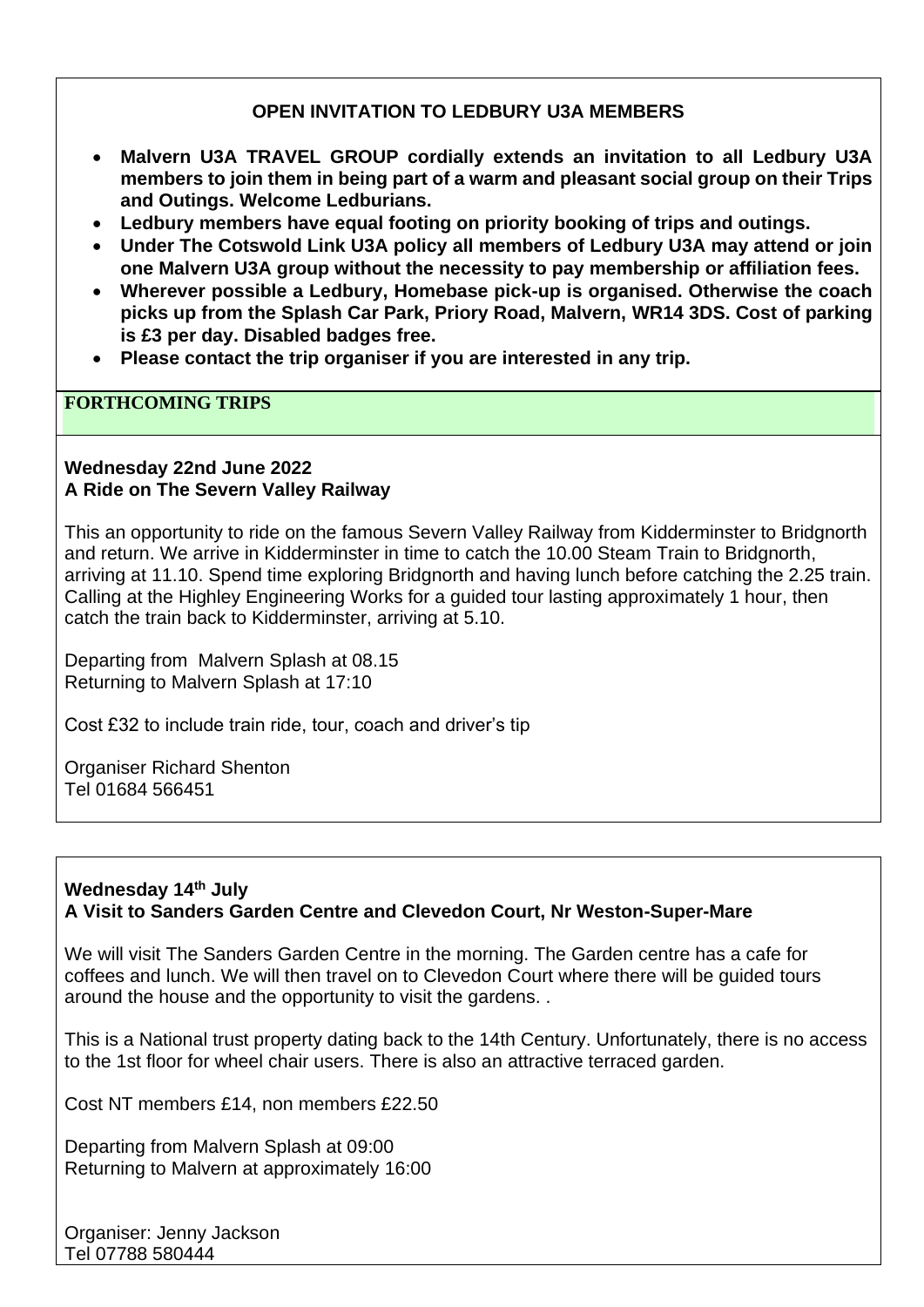## **Wednesday 7th September 2022 A Visit to The Heights of Abraham, Near Matlock**

An exciting opportunity to visit this facility. The cost includes a cable car ride to the Heights and entrance to the hilltop park and woodland trails. Also included are two guided tours through illuminated caverns. There is a choice 3 places to eat – The Vista Restaurant, The Terrace Cafe or The Tavern (or take a picnic)

Cost £32 to include the coach, cable car ride and guided tours of the caverns.

Departing from Malvern Splash at 08.30 Leaving Matlock to return at 16.00.

Contacts : Sally Tame Tel 07823505932

Margaret Flanagan Tel 01684 566650

**Wednesday 14th September 2022 A visit to Cardiff**

Enjoy a day out in Cardiff, visit the Castle or Cardiff Bay. The coach will drop you in the centre of the city and you are free for the day.

Cost TBC

Departing from Malvern Splash at 08.45 Returning to Malvern for 6.00 pm

Contact Hazel Haslam Tel: 01684 563172

#### **Wednesday 28th September 2022 A visit to Packwood House, near Solihull**

Join us on this trip to the National Trust property, Packwood House. There will be an opportunity to visit the house and the formal gardens. There is also a cafe on site.

Departing from Malvern Splash at 09.00 Returning at 15.00 arriving back in Malvern at approximately 16.30

Cost: NT members £17, non members £28

Organiser: Jenny Jackson Tel 07788 580444